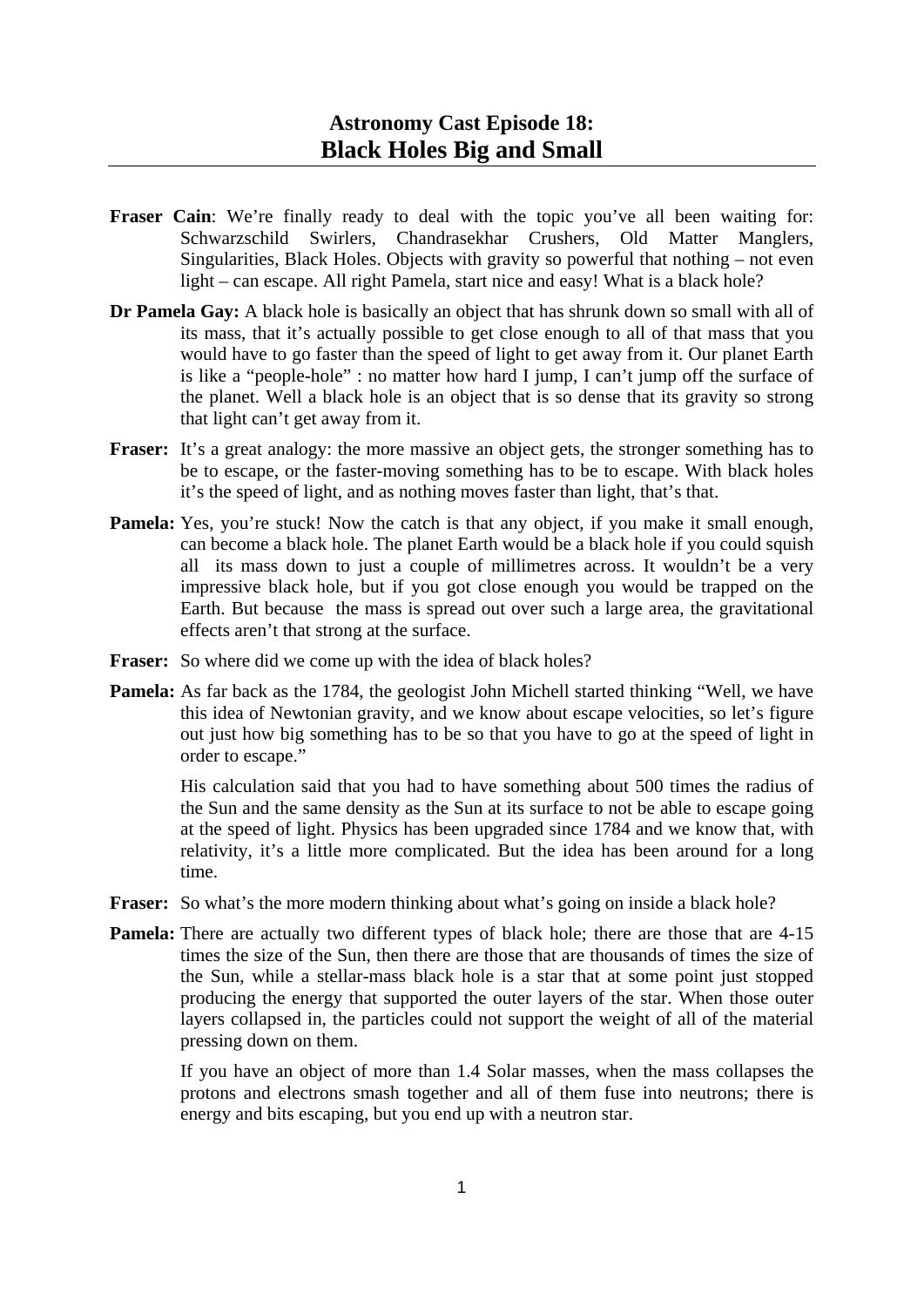If an object a little more than 3 solar masses collapses, it just keeps going, as neutrons (nor anything we can really understand) are not strong enough to hold the weight, so the star keeps collapsing. According to the math that we are working with today, you end up forming a singularity out of the material. But within the Schwarzschild radius…

- **Fraser:** Sorry, what's a singularity?
- **Pamela:** Basically, it's an infinitely dense point. You take all the matter and crush it down so it has basically no radius.
- Fraser: So the pull of gravity is so strong that the matter is mashing the particles down to nothing?
- **Pamela:** They basically reduce down to energy. Some people say it's a "quark soup". We don't fully understand the particle physics in this dense an environment. Our theories sort of stop once you get inside a black hole and there are some really powerful minds working on this, Stephen hawking, for instance.
- **Fraser:** So what does Stephen Hawking think?
- **Pamela:** Stephen Hawking is working on a theory of quantum gravity that is beyond the ability of anybody but the most intelligent experts in that field to understand, but there are indications that some really neat things are going on. For instance, there had been a long term bet between Hawking, Kip Thorn, and John Preskill about whether black holes consume information. One of the basic ideas of physics is that no information is ever lost and that, at a certain level, all of the information can somehow be gotten back.

 But if stuff falls into a black hole never to come about again, that information is clearly getting absorbed into the black hole and lost forever. Or at least, that's what people thought, but physics says information is never lost, so for a while there was a debate in which Thorn and Hawking said "Information is lost, black holes are unique", but Preskill said "No, information cannot be lost, that's the rules of physics".

 Back in 2004, Hawking announced that maybe there were quantum perturbations at the event horizon of the black hole, and that information was able to come out through the stuff called "Hawking radiation", or maybe there is information left behind if a black hole completely evaporates. This opens up fascinating things to talk about and he decided that information never is lost, so he paid Preskill in the form of a baseball encyclopaedia, with information he could always look up, as information is not lost.

 Kip Thorn is still not convinced and has not yet paid his half of the bet, but these guys are doing complicated work to deal all the weird physics going on at the event horizon of a black hole.

- **Fraser:** So, we have a star with 4-15 times the mass of the Sun, the fusion stops and it compresses down to possibly an infinitely small amount of space which we call a singularity, but it still maintains its mass. So what would we see if we were in the region of a black hole?
- **Pamela:** If we were the poor schmuck who fell into the black hole, we would see ourselves falling in and all sorts of bad things would happen to us; we would get stretched out,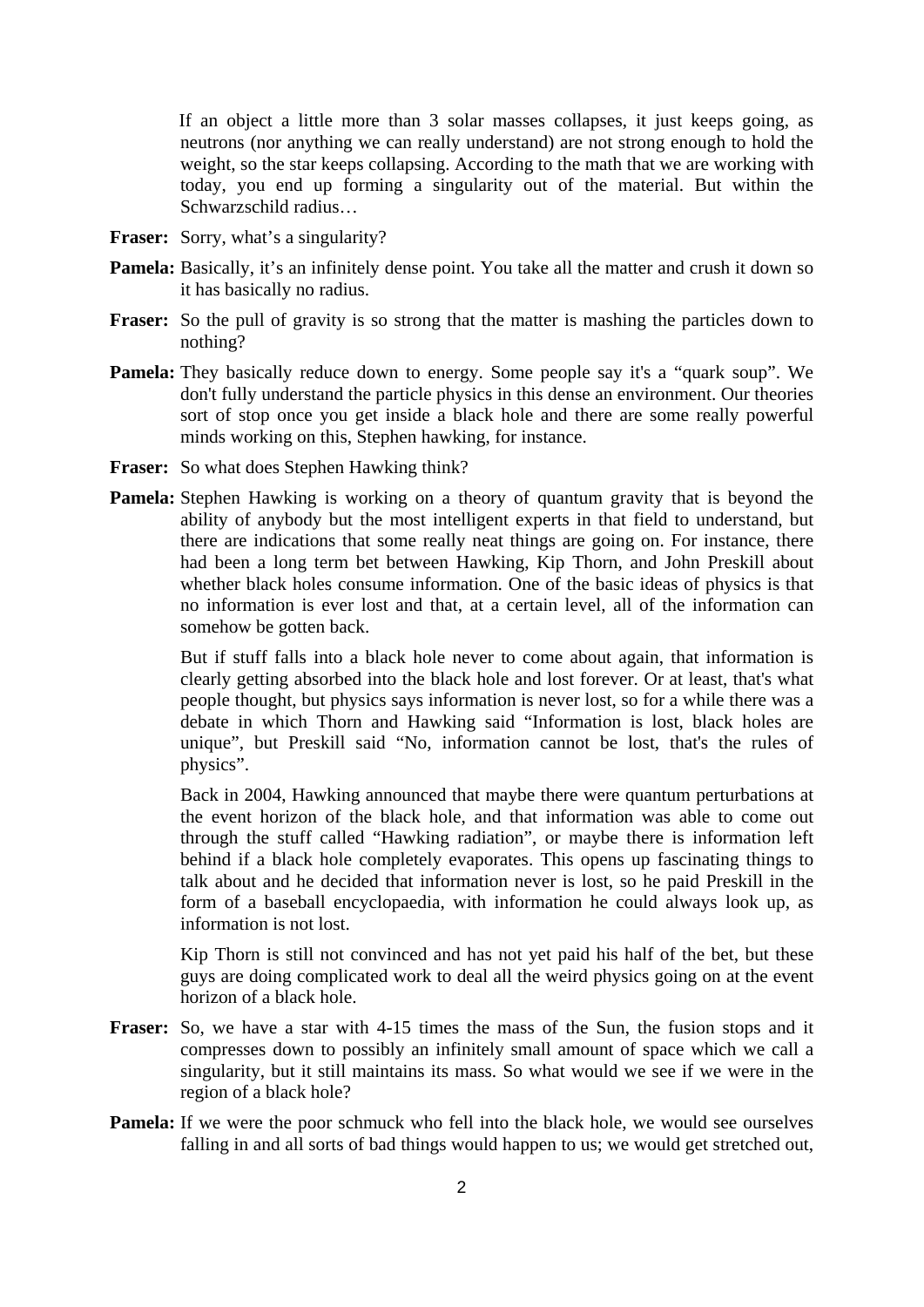our body would be torn apart by the tidal forces of gravity being not as hard on our head as on our feet (if we were falling feet first) and this would all happen fairly rapidly, at least in our perspective.

 But if we have a buddy a little further away, in a safe place not falling into the black hole, they would see us falling towards the black hole and continually slow down as we go, and get increasingly more red because the light coming from us would get red-shifted by the powerful gravity of the black hole. Eventually we would not be seen to fall into the black hole but - over an infinite amount of time – we would be seen to fade away.

- **Fraser:** So the gravity of the black hole is stretching out the wavelengths of our light as it's trying to escape the pull of the black hole.
- **Pamela:** Yes, the light gets gravitationally red shifted because the wavelengths spread out.
- **Fraser:** So you don't actually disappear so much as fade away. Shouldn't we be able to see black holes as very bright objects because they are surrounded by all the matter they have consumed?
- Pamela: Actually, what is even brighter around black holes is their accretion disk. If something gets too close to a black hole, the material falling in will spiral around and form a disk of material. You get similar structures around white dwarf stars and neutron stars, as material falling into more or less any really compact object will form an accretion disk, which is so dense that there can be nuclear reactions going on within the disk. So, in some cases, this disk behaves almost like a star.
- **Fraser:** So it's as if the material is choking the black hole, which cannot eat it fast enough, so its backing up and the environment of this material becomes almost stellar in nature. It's like when we talked about the first few moments of the Big Bang, when the whole universe was like the inside of a star.
- **Pamela:** The conservation of angular momentum chokes the rate at which the material can fall into the black hole. It can't just fall straight in unless it has a magically perfect trajectory (which never really happens). So the material gets choked up by the conservation of angular momentum and ends up creating this accretion disk which has amazing reactions going on within it, and that's actually how we identify where we think black holes are located.
- **Fraser:** That was going to be my next question: if black holes are black, how can we find them?
- **Pamela:** We look for all the signatures of things can only happen near a black hole: rapidly rotating, highly dense accretion disks, and we can use the rate at which they are rotating to judge how massive the object at their centre has to be. So if you have a rapidly rotating accretion disk that indicates the mass within it is greater than about three solar masses, you have a pretty good clue that it probably has a black hole in the centre.
- **Fraser:** Will it have a special signature that we can see in certain kinds of telescopes?
- **Pamela:** These environments are generally so dense that the material gets so heated that we see x-ray emissions. So we can look for x-ray emissions as a signature of black holes.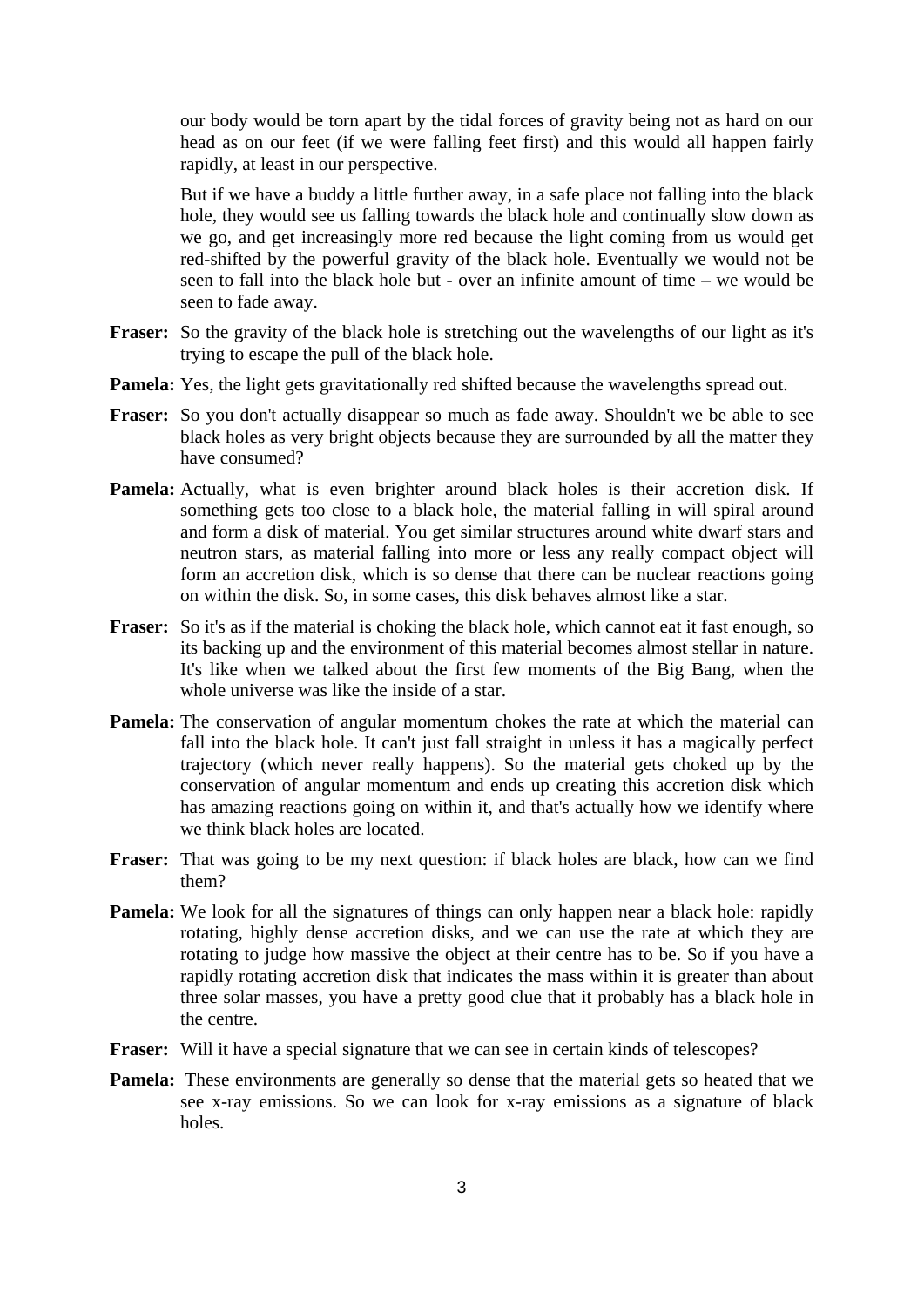**Fraser:** What about their mass? Does that have an effect on their local environment?

**Pamela:** That's where the rotation rates come in. Things that are near a high mass object will orbit it much faster than those orbiting a low mass object at the same distance, so we look at something and see that the accretion disk is going super fast (mathematics, mathematics...!) and we can calculate the mass at the centre of the accretion disk, and using that mass we can figure out whether it's a neutron star, a black hole or a white dwarf.

 We can use Doppler shifts and measures of spectra to get at the rates of rotation (in the same way that a police officer can get the rate of how fast your car is going) and use that to identify where black holes are located.

- **Fraser:** Earlier we talked about two sizes of black holes: stellar mass and those which are much larger. So what are those?
- **Pamela:** There are also things called "supermassive black holes" that are somewhere between hundreds of thousands and tens of billions times bigger than our Sun.
- **Fraser:** What percentage of the mass of a galaxy is that? There must be a big chunk of a galaxy just in that black hole.
- **Pamela:** It's a huge amount. These things form the core of galaxies, and the mass of a supermassive black hole in the centre of a galaxy is actually related to the size of the halo of a galaxy and how fast the stars within the galaxy are moving. These are basically the angry monster sitting at the core of every galaxy just waiting to feed on in-falling material.
- Fraser: So there's one at the heart of every galaxy?
- **Pamela:** As far as we can tell, every galaxy has one in proportion to its size, and in fact, these things answer a lot of questions in astronomy; quasars, for instance, are most likely black holes that are in the process of feeding on mass gas and dust that are falling into their centre.
- **Fraser:** So that the backing up of material around the black hole?
- **Pamela:** As the material falls in it gets lit up; sometimes jets form, and it's the jets that we can see in different types of objects. Active galactic nuclei, with amazing jets shooting out the ends, are black holes with jets which are just a side effect of the environment around the black hole.
- **Fraser:** How come you get those jets?
- **Pamela:** It's this neat combination of what happens when you combine magnetic fields and in-falling material. Sometimes the material falls in along the 'equator' of the black hole and, as it falls, it gets twisted into the magnetic field and shot out the poles of the rotating black hole.
- **Fraser:** What impact does one of these supermassive black holes have on its galaxy?
- **Pamela:** The impact comes in terms of ending up with a huge central core shooting off huge amounts of radiation, but it's localised to the core and the jets that are coming out of the poles. So you can still end up with star formation going on, and probably planet formation, just further from the centre. In fact our own Milky Way galaxy probably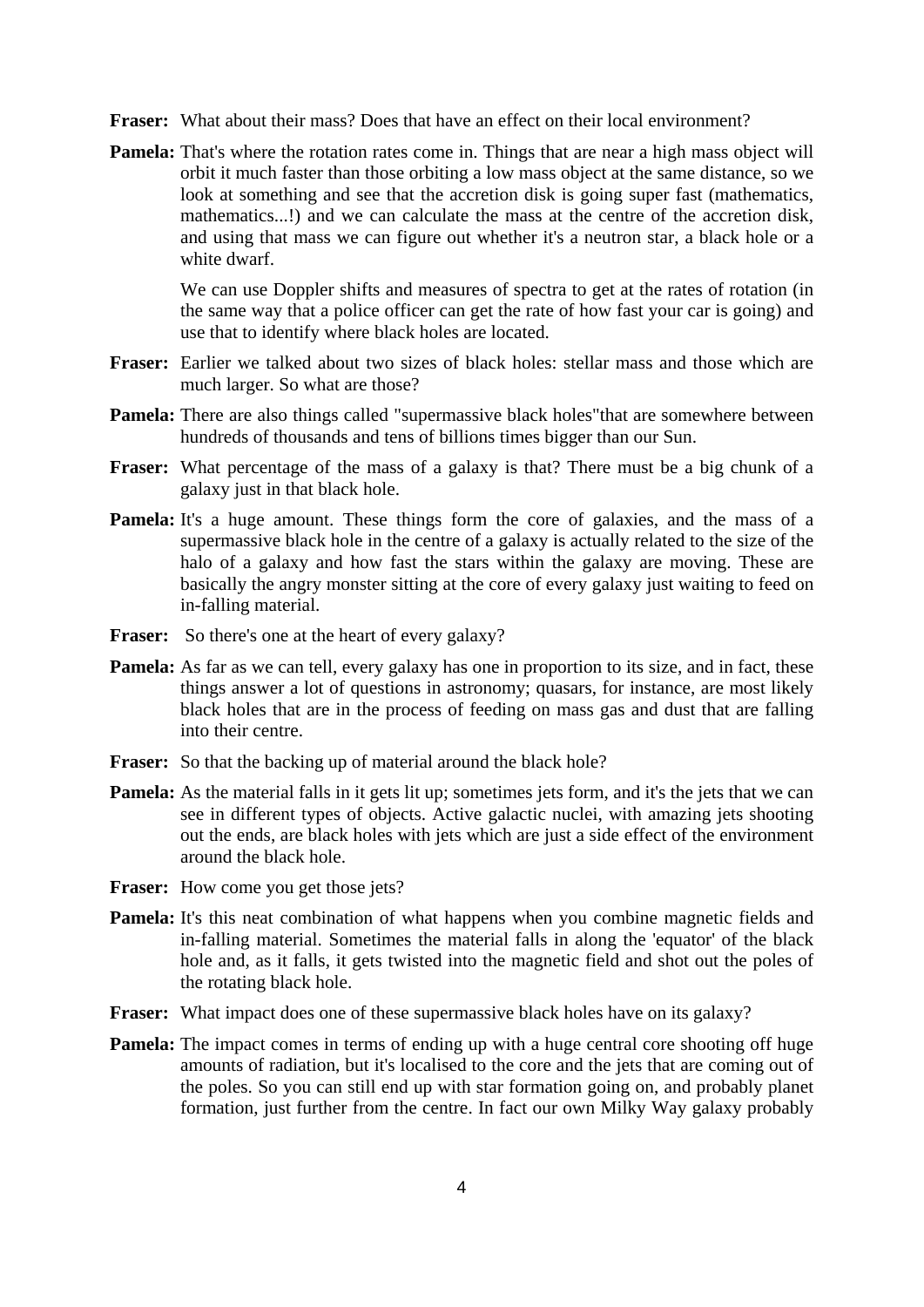contained an active, consuming quasar black hole in its centre. We have the black hole today, it's just not angrily feeding on dust and gas that's falling into it.

- **Fraser:** So we have a supermassive black hole at the middle of the Milky Way.
- **Pamela:** And it's not feeding on any gas and dust because there's none falling into it today.
- **Fraser:** So how was that discovered?
- **Pamela:** Simply by looking at the stars. Andrea Ghez, Professor of Astronomy at the University of California, Los Angeles, took high speed images of the centre of the galaxy so that she could align and stack the images in such a way that she could look through the atmospheric crud, and the dust and gas between here and there, and actually see the stars that are very close to the centre.

 Over the course of ten years, she could watch these stars move; they would go half way round the centre of the galaxy while she was watching. Using the observed motions of these stars, she was able to calculate the mass of the object they had to be orbiting. Mathematically, it had to be a black hole (or some other object that no one has yet conceived of that is impossibly large and dense) that's just sitting in the centre.

- **Fraser:** There was a PBS special about three months ago where they showed the graphics that she built up. It was amazing to see the stars, several times the size of our Sun coming in then doing almost a quick turn around a point in space, then zooming back out, like comets orbiting the Sun, with bizarre orbits. I guess nothing could provide enough gravity but a supermassive black hole.
- **Pamela:** There's no way to pack enough normal stars into such a small area so as to get this gravitational effect. It's one of the most breathtaking pieces of science to look at because you can see stars dramatically move like you would expect planets or comets - things local to our own solar system - to move.
- **Fraser:** I'm sure people are going to want to know whether we are at any danger from these supermassive black holes at the heart of our galaxy.
- **Pamela:** Absolutely none. We are safe!
- **Fraser:** Not even a trillion years from now?
- **Pamela:** Well, I really wouldn't want to talk about a trillion years from now, because bad things are going to happen between now and then, like we are going to collide with the Andromeda galaxy, and then a lot of weird stuff is going to happen, because our supermassive black hole and Andromeda's supermassive black hole will come together and orbit one another and perhaps even merge over time.

 There are several merging galaxies where you can see these supermassive black holes near one another, with all the fabulous fireworks going off; they trigger star formation, they have jets and they're accreting matter. It's fabulous fireworks! When we collide with another galaxy, I really can't speak to our safety, but until that happens, I'm fairly certain we're safe.

- Fraser: Is our Sun going to turn into a black hole?
- **Pamela:** No. Our Sun is just not fat enough. It's just hanging out maintaining it's weight quite nicely. It occasionally loses weight through mass loss, and the older it gets, the more